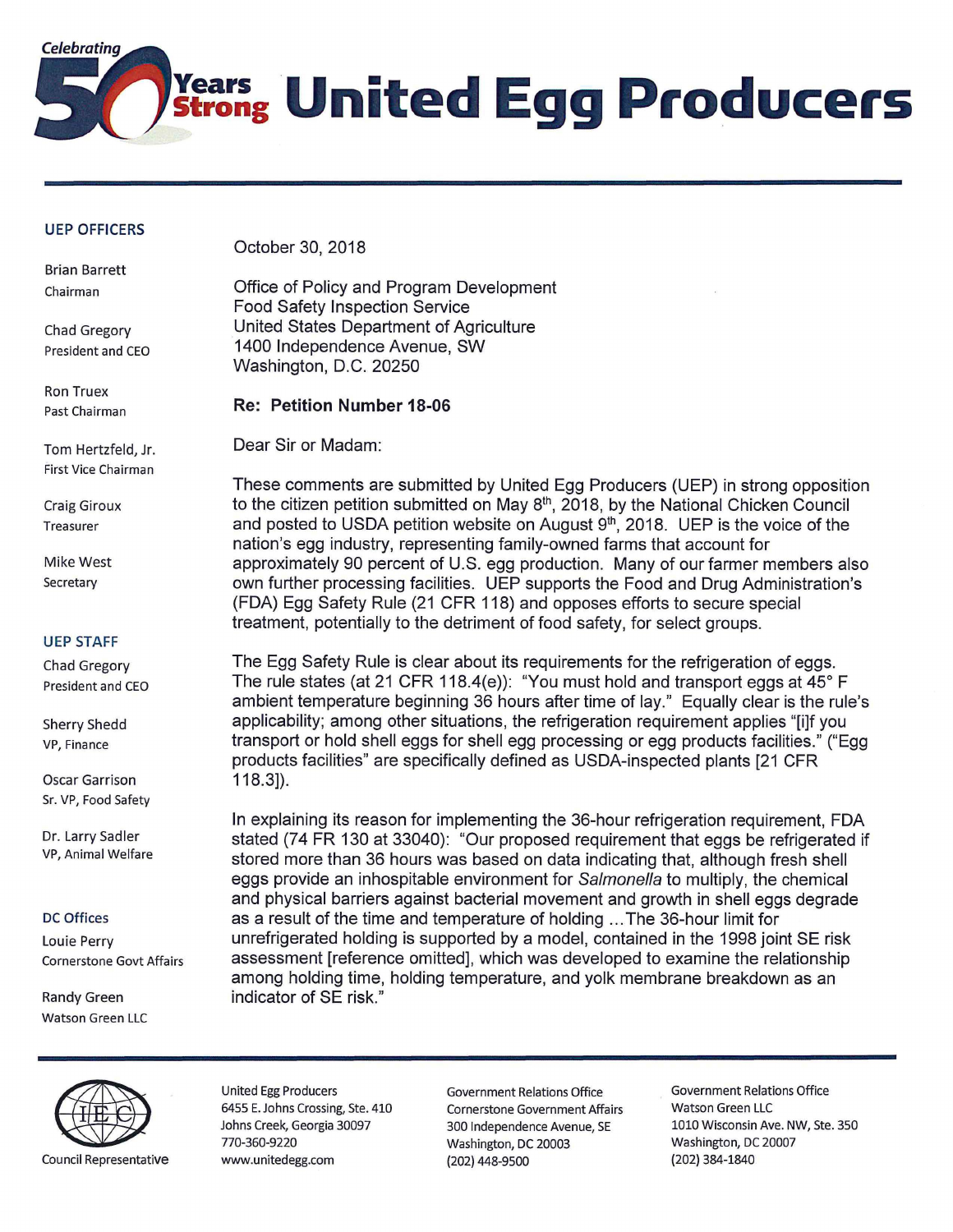Our present comments are prompted by reports that some companies and trade associations have recently approached both FDA and the U.S. Department of Agriculture seeking to be able to market hatchery surplus eggs to the egg processing industry in violation of the Egg Safety Rule. Among other requirements, the Rule stipulates that eggs bound for further processing must be refrigerated within 36 hours of lay. This requirement applies to all eggs, regardless of origin, because of FDA's concern for food safety.

In the preamble to its final rule in 2009, FDA explicitly rejected pleas from some of the same interests, who had asked the agency to exempt hatchery surplus eggs from the food safety requirements that apply to all other eggs for the purpose of avoiding contamination with Salmonella Enteritidis (SE). FDA stated that under its final rule, refrigeration was required for "eggs from a hatchery that are more than 36 hours old, were never used for hatching, and are now being transported to a shell egg processing facility." FDA wrote that the absence of refrigeration "allows growth of any SE that may be present in the eggs."

In the final rule, FDA imposed this requirement on all eggs despite the fact that such eggs will subsequently undergo pasteurization. The agency wished to minimize the pathogen load in incoming (unpasteurized) eggs, a view based in part on risk assessments that hypothesized that some SE might survive pasteurization, or that improper procedures at a processing plant might allow survival and growth of the SE.

Nothing prevents hatchery surplus eggs from being marketed to egg processors within 36 hours of lay. They may also be so marketed if they are older than 36 hours post-lay but have been refrigerated within the time required by the Egg Safety Rule. Hatchery companies that supply chicks to the layer industry - and therefore also face decisions about whether or not to incubate eggs -- have made substantial investments in refrigeration equipment in order to comply with the rule, with respect to eggs that will not undergo hatching. These major capital investments would be devalued should FDA grant the petitions.

Some exemption proponents have asserted that the current requirements encourage food waste. We want to minimize unnecessary food waste. However, it is not in consumers' interest to compromise food safety. Reducing waste should not require compromising food safety standards that are intended to protect consumers.

Fundamentally, this is a food safety issue and should be decided on that basis. Toward that end, both the UEP board of directors and the membership of UEA have adopted identical policy positions as follows: "We believe the Egg Safety Rule should be administered on the basis of food safety determinations, and special exemptions should not be provided to particular